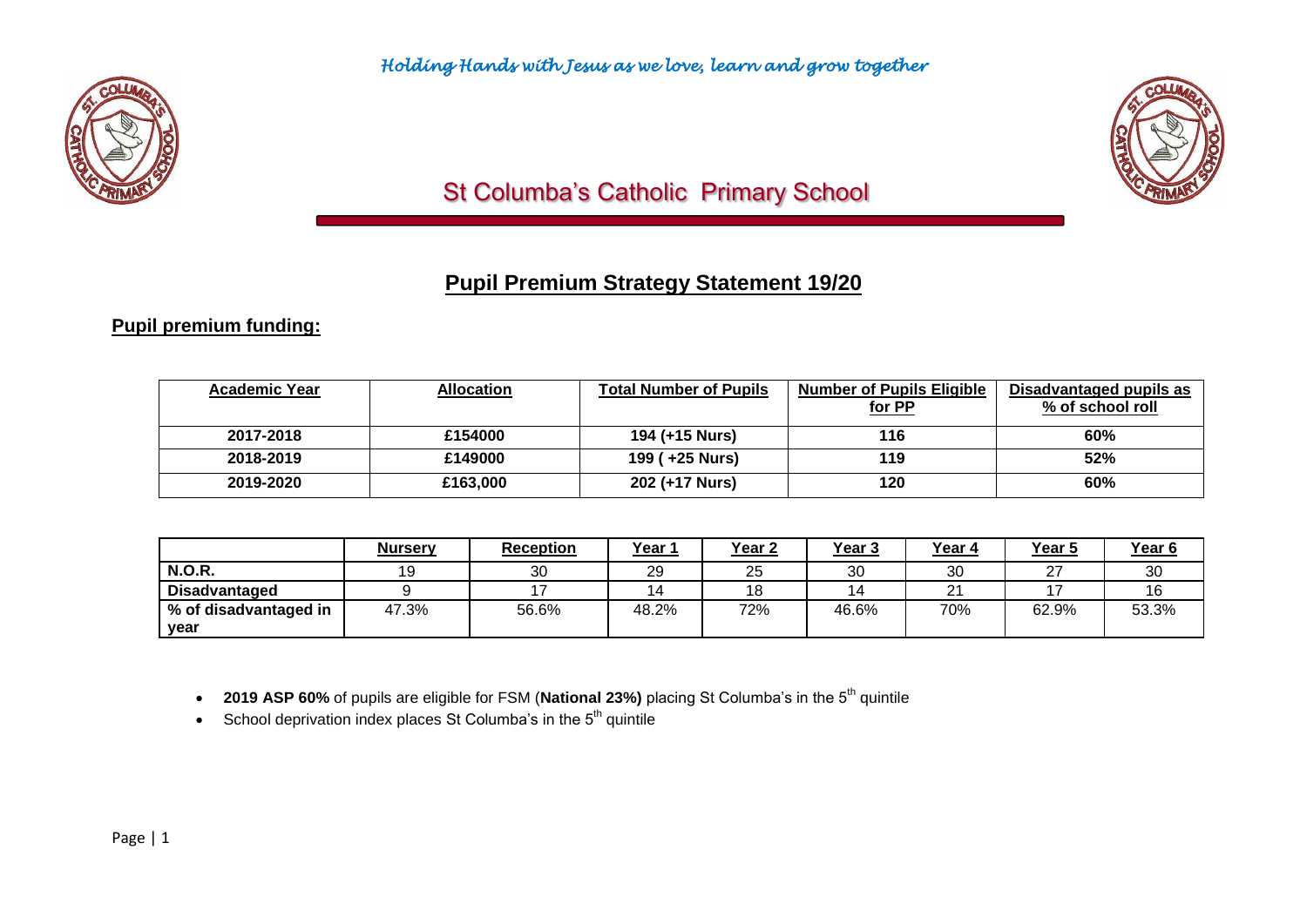## **1. Current Attainment**

|                                               | <b>School all pupils</b> | <b>National</b>         | <b>School</b>                   |
|-----------------------------------------------|--------------------------|-------------------------|---------------------------------|
| End of Key Stage 2 2019                       | (26)                     | Average                 | Disadvantaged                   |
|                                               |                          |                         | Pupils (15)                     |
| % at ARE or above in RWM                      | 62%                      | 63%                     | 40%                             |
| % at Greater Depth Standard in RWM            | 7%                       | 10%                     | 7%                              |
| % Achieving Expected Standard in Reading      | 73%                      | 73%                     | 53%                             |
| % Achieving Greater Depth Standard in Reading | 19%                      | 27%                     | 13%                             |
| Average scale score in Reading                | 104.0                    | 100                     | 101.2                           |
| % Achieving Expected Standard in Writing      | 73%                      | <b>77%</b>              | 60%                             |
| % Achieving Greater Depth Standard in Writing | 7%                       | 19%                     | 7%                              |
| % Achieving Expected Standard Maths           | 88.5%                    | 76%                     | 80%                             |
| % Achieving Greater Depth Standard in Maths   | 19%                      | 25%                     | 7%                              |
| <b>Average scale score in Maths</b>           | 105.2                    | 100                     | 102.7                           |
|                                               | School all pupils        | <b>National Average</b> | <b>School Disadvantaged(15)</b> |
| End of Key Stage 1 2019                       | (30)                     |                         |                                 |
|                                               |                          |                         |                                 |
| % at ARE or above in RWM                      | 63%                      | 65.3%                   | 60%                             |
| % at Greater Depth Standard in RWM            | 13%                      |                         |                                 |
|                                               |                          |                         |                                 |
| % Achieving Expected Standard in Reading      | 77%                      | 75%                     | 60%                             |
| % Achieving Greater Depth Standard in Reading | 27%                      | 26%                     |                                 |
|                                               |                          |                         |                                 |
| % Achieving Expected Standard in Writing      | 66%                      | 70%                     | 60%                             |
| % Achieving Greater Depth Standard in Writing | 13%                      | 16%                     |                                 |
|                                               |                          |                         |                                 |
| % Achieving Expected Standard Maths           | 80%                      | 74%                     | 67%                             |
| % Achieving Greater Depth Standard in Maths   | 30%                      | 22%                     |                                 |
|                                               |                          |                         |                                 |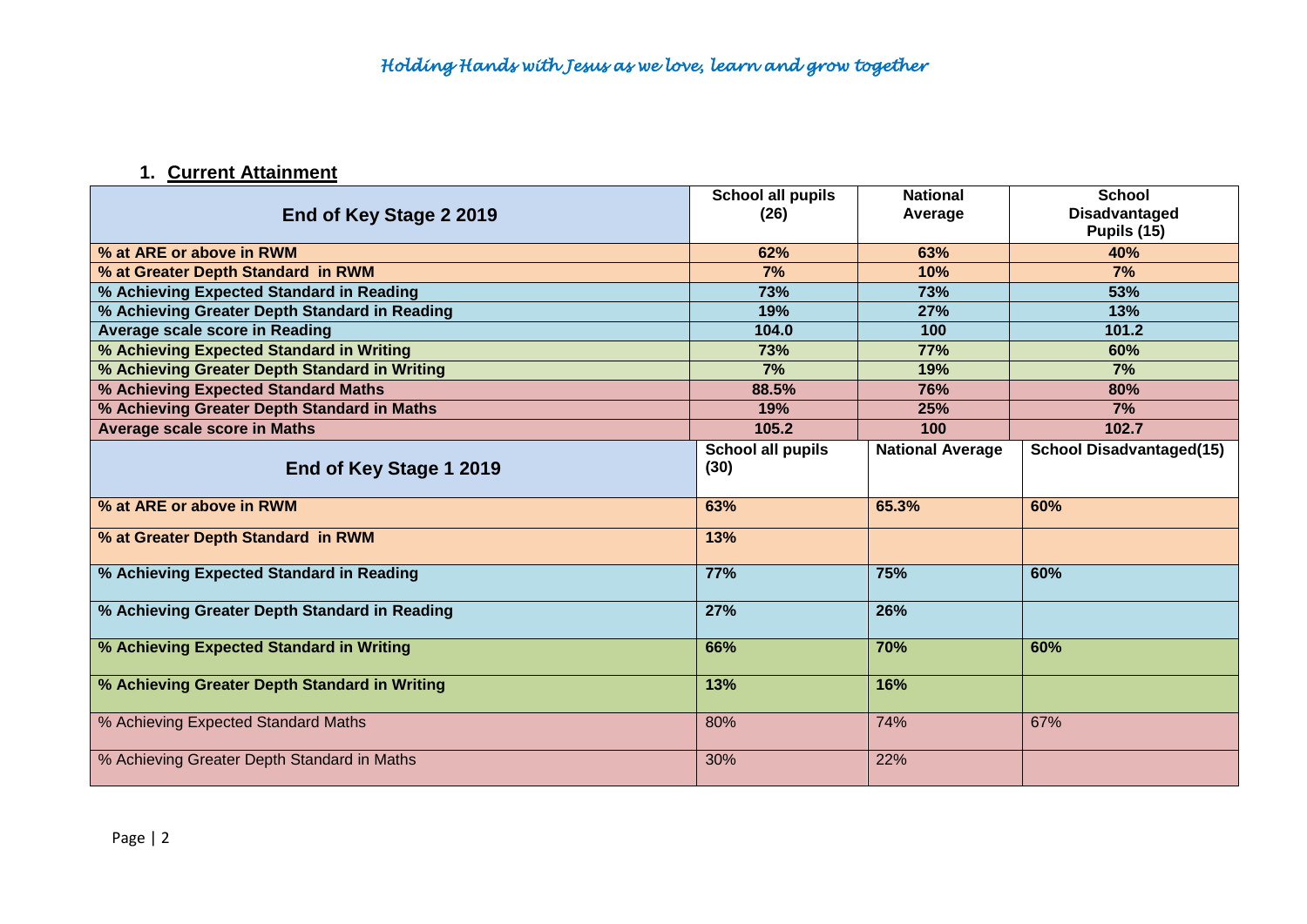| 2019<br>Doc<br>Phonic .<br>∶assessment | $\sim$<br>–™                | ıonal<br>Ave          | /1۵<br>Dis:<br>$\cdots$<br>1 J A L<br>. |
|----------------------------------------|-----------------------------|-----------------------|-----------------------------------------|
|                                        | $\Delta$ <sup>o</sup><br>70 | .9%<br>O <sub>4</sub> | $\sim$<br>220/                          |

| $C1$ D $2040$<br>$\neg$ vo $\cdot$ | (30)<br>п. | <b>Ave</b><br>Nai<br>. . | $\mathbf{A}$<br>$^{\prime}$ 15.<br>JISA<br>adec |
|------------------------------------|------------|--------------------------|-------------------------------------------------|
| -<br>ull                           | 63%        | $\rightarrow$<br>.8%     | 53% (8)                                         |

### **2. Barriers to future attainment for pupils eligible for PP**

#### **In school academic barriers**

| А | <b>KS2 Reading:</b><br>There has been a dip in the number of pupils achieving the expected standard in Reading.<br>There is a significant gap in the number of disadvantaged pupils achieving the expected standard in Reading, as compared<br>to National. (23%) |
|---|-------------------------------------------------------------------------------------------------------------------------------------------------------------------------------------------------------------------------------------------------------------------|
| в | <b>KS2 Writing:</b><br>There is a significant gap in the number of disadvantaged pupils achieving the expected standard in Writing, as compared to<br>National. (17%)                                                                                             |
| C | KS1 Reading<br>There is a significant gap in the number of disadvantaged pupils achieving the expected standard in Reading, as compared<br>to National. (23%)                                                                                                     |
| D | <b>Phonics:</b><br>There is a significant gap in the number of disadvantaged pupils passing the Phonics test, as compared to National.                                                                                                                            |
| Е | <b>EYFS Good Level of Development:</b><br>The % of children achieving GLD is well below the national average; 18.8% gap.                                                                                                                                          |

#### **External barriers**

| d pupils attend school 1.13%.<br>s than non-disadvantaɑed pupils.<br>, less<br>Absence: Disadvantaged |
|-------------------------------------------------------------------------------------------------------|
| Limited life experiences.                                                                             |
| Parental capacity to support the curriculum                                                           |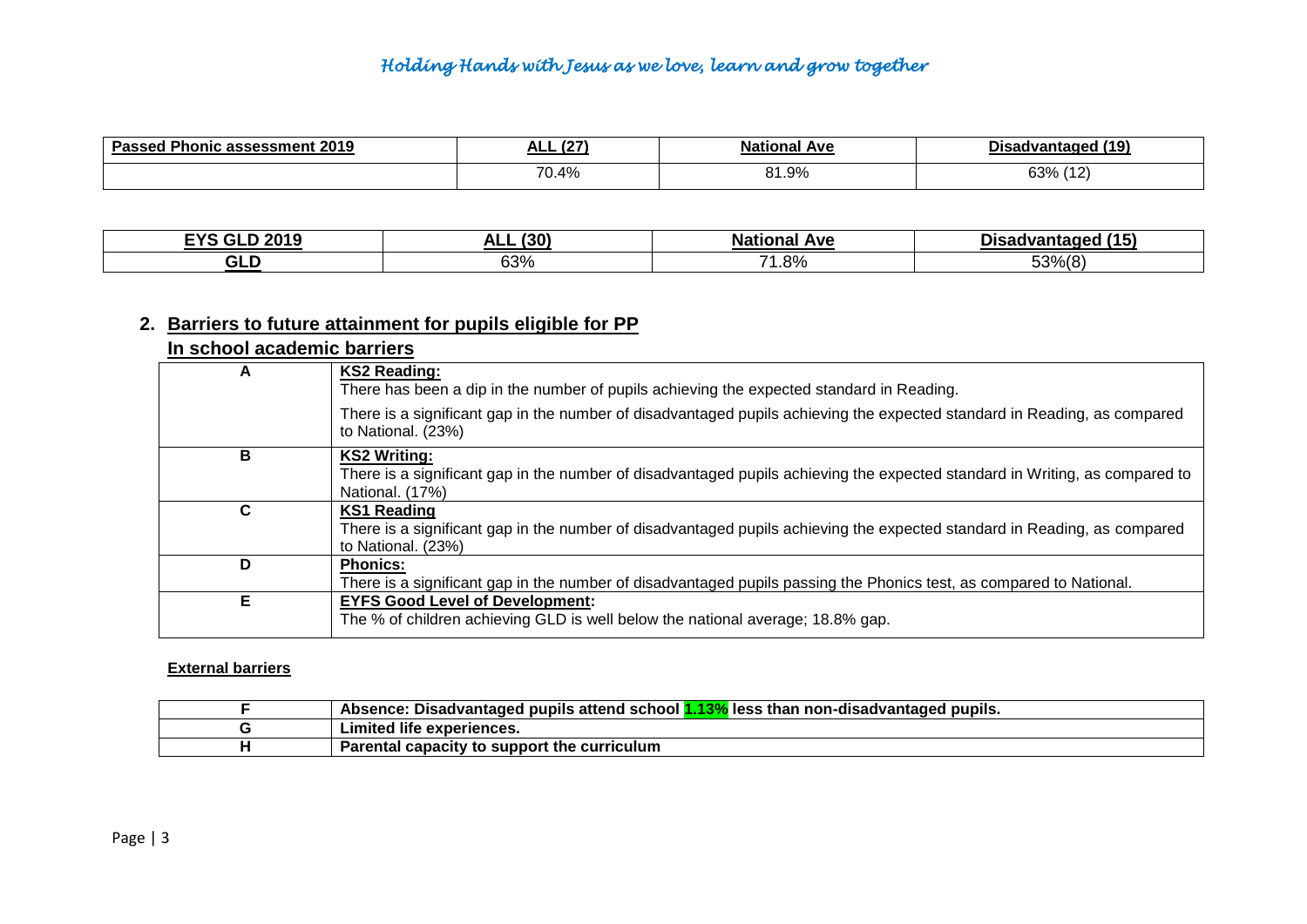### **3. Desired Outcomes**

| In school       | <b>Desired Outcomes</b>                                                                                                                                                     | <b>Success Criteria</b>                                                                                                                                          |
|-----------------|-----------------------------------------------------------------------------------------------------------------------------------------------------------------------------|------------------------------------------------------------------------------------------------------------------------------------------------------------------|
| <b>barriers</b> |                                                                                                                                                                             |                                                                                                                                                                  |
| A               |                                                                                                                                                                             |                                                                                                                                                                  |
|                 | At the end of KS2 attainment in Reading will rise                                                                                                                           | The gap between the numbers of disadvantaged                                                                                                                     |
|                 | for disadvantaged pupils so that more children are                                                                                                                          | children achieving the expected standard in                                                                                                                      |
|                 | achieving the national standard. (SDP Key priority<br>2)                                                                                                                    | Reading, as compared to the national average will<br>diminish.                                                                                                   |
|                 |                                                                                                                                                                             |                                                                                                                                                                  |
| B               |                                                                                                                                                                             |                                                                                                                                                                  |
|                 | At the end of KS2 attainment in Writing will rise for<br>disadvantaged pupils so that more children are<br>achieving the national standard. (SDP Key priority<br>2)         | Accelerated progress for disadvantaged children<br>in Writing will mean that the number of children<br>achieving the expected level in Writing will<br>increase. |
|                 |                                                                                                                                                                             |                                                                                                                                                                  |
| $\mathbf{C}$    | In Key stage 1, the number of disadvantaged<br>children achieving the expected standard in<br>Reading will be closer to the national average.<br><b>SDP Key priority 2)</b> | The gap between the schools's disadvantaged KS1<br>children in Reading will diminish.                                                                            |
| D               | The number of disadvantaged pupils passing the<br>phonics tests will be closer to national average.<br><b>SDP Key priority 1)</b>                                           | The gap between the schools's disadvantaged<br><b>Phonics results will diminish.</b>                                                                             |
| E               | In EYFS, the number of FSM children achieving a                                                                                                                             | The gap between school's FSM EYFS children                                                                                                                       |
|                 | Good Level of Development will be closer to the                                                                                                                             | achieving a Good level of Development will                                                                                                                       |
|                 | national average. (SDP Key priority 8)                                                                                                                                      | diminish and be closer to National.                                                                                                                              |
| F               | Increase the overall attendance of disadvantaged                                                                                                                            | Attendance of FSM pupils to be over 95%,                                                                                                                         |
|                 |                                                                                                                                                                             |                                                                                                                                                                  |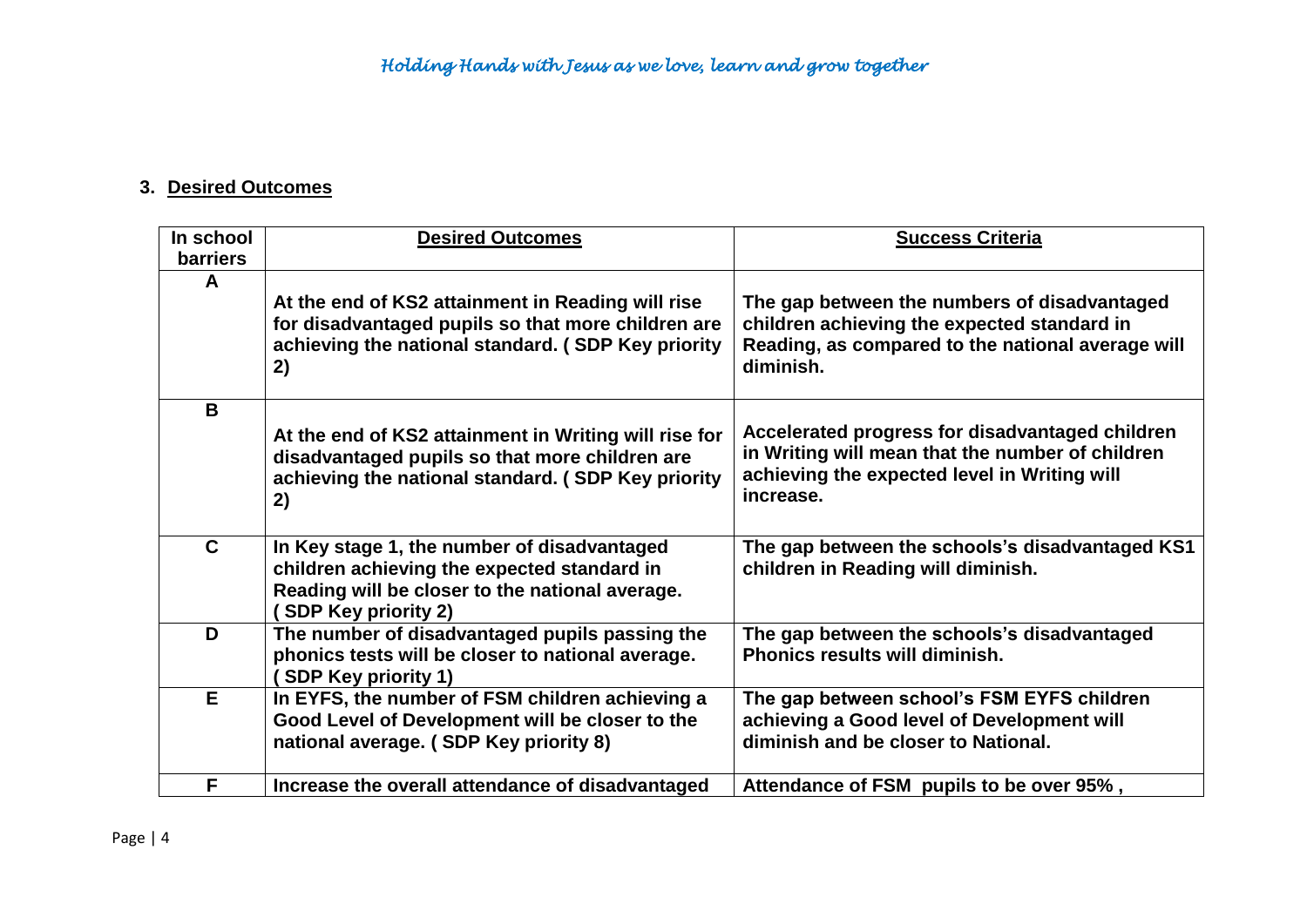|    | pupils                                                |                                                  |
|----|-------------------------------------------------------|--------------------------------------------------|
| G  | <b>Ensure additional learning experiences address</b> | Additional experiences improve vocabulary,       |
|    | any culture capital issues.                           | language and address any barriers to learning.   |
| H. | Parents will be more confident in supporting their    | Homework is a meaningful experience, which       |
|    | child's learning experience.                          | enhances learning. Parents are confident in what |
|    |                                                       | their child needs to improve their outcomes.     |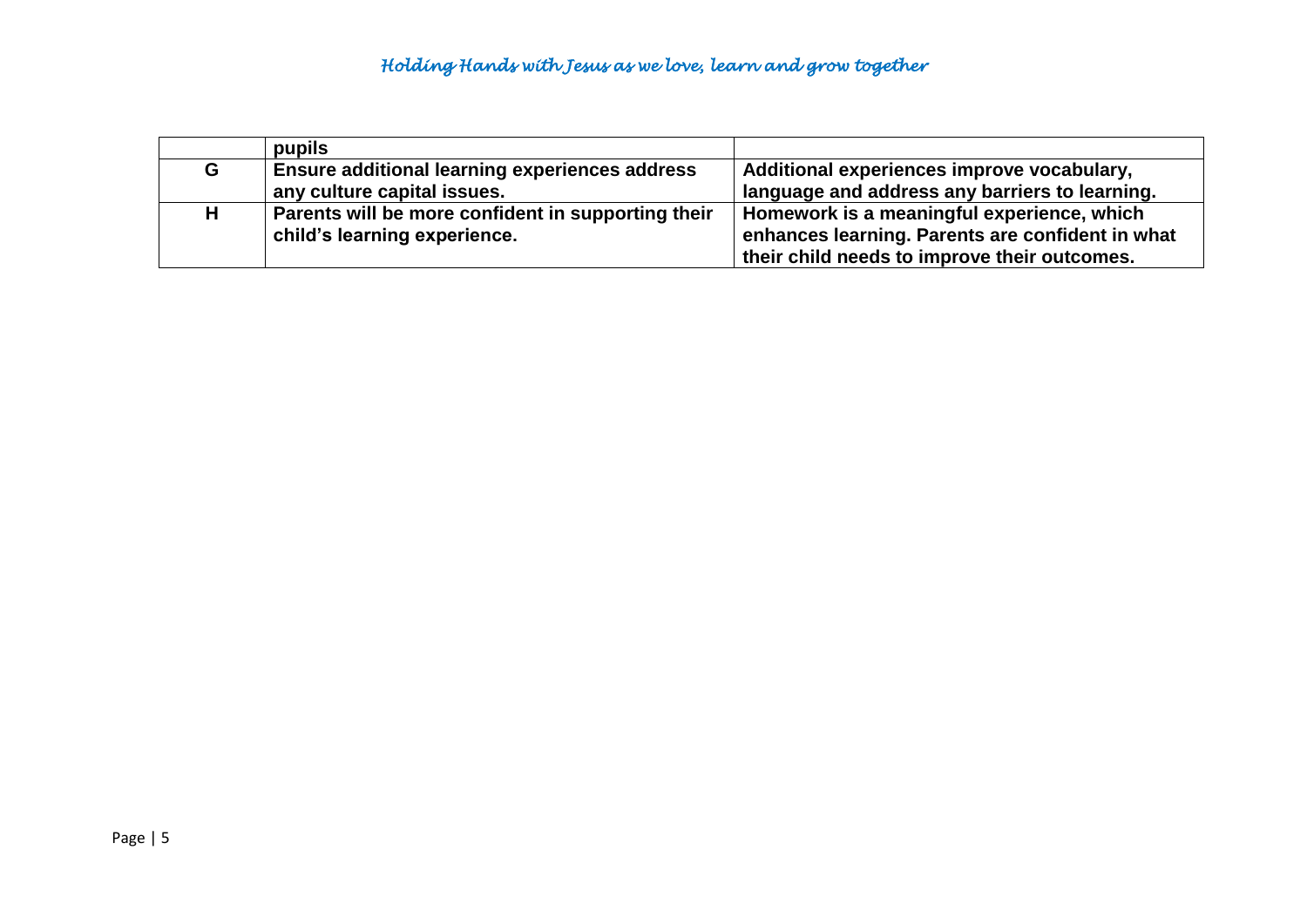| 1. Planned expenditure                                                                                                        |                           |                         |                    |  |
|-------------------------------------------------------------------------------------------------------------------------------|---------------------------|-------------------------|--------------------|--|
| Academic year                                                                                                                 | 2019-20                   |                         |                    |  |
| Area of Spend                                                                                                                 | <b>Addressing Barrier</b> | <b>Total allocation</b> | % of<br>allocation |  |
| Funding for Teaching assistants (T.A.'s) targeted interventions and 1:1 targeted support in Key Stage 1 & E.Y.F.S.            | A/B/C/D                   | £22,500                 | 14%                |  |
| Funding for T.A.'s targeted interventions and 1:1 targeted support in EYFS, including additional Phonics and reading support. | C/D/E                     | £11,000                 | 6.7%               |  |
| Maximising the Impact of Teaching assistants (MITA) 2 year programme                                                          | $A-E$                     | £6,000                  | 3.6%               |  |
| Commission additional Education Psychology sessions.                                                                          | $A-E$                     | £3000                   | 1.8%               |  |
| Planning and evaluating additional interventions. (newly qualified SENCO)                                                     | $A-E$                     | £15,000                 | 9%                 |  |
| Contribution to the planning and implementation of the St Columba curriculum, addressing culture capital needs.               | $G-H$                     | £20,000                 | 12.2%              |  |
| Funding for Parent Mentor. Social, educational and curricular support for families.                                           | G/H                       | £23,000                 | 14%                |  |
| Learning Mentor funding. Social support for children.                                                                         | A/B/C/D/E/F/G             | £16,000                 | 9.8%               |  |
| Funding for school trips.                                                                                                     | B/E/F/G/H                 | £11,000                 | 6.7%               |  |
| Contribution to the Music and Performing Arts                                                                                 | G                         | £7,000                  | 4.3%               |  |
| Contribution towards the cost of Reading scheme for FS through to KS1<br>Page $  6$                                           | C/D/E                     | £5,500                  | 3.4%               |  |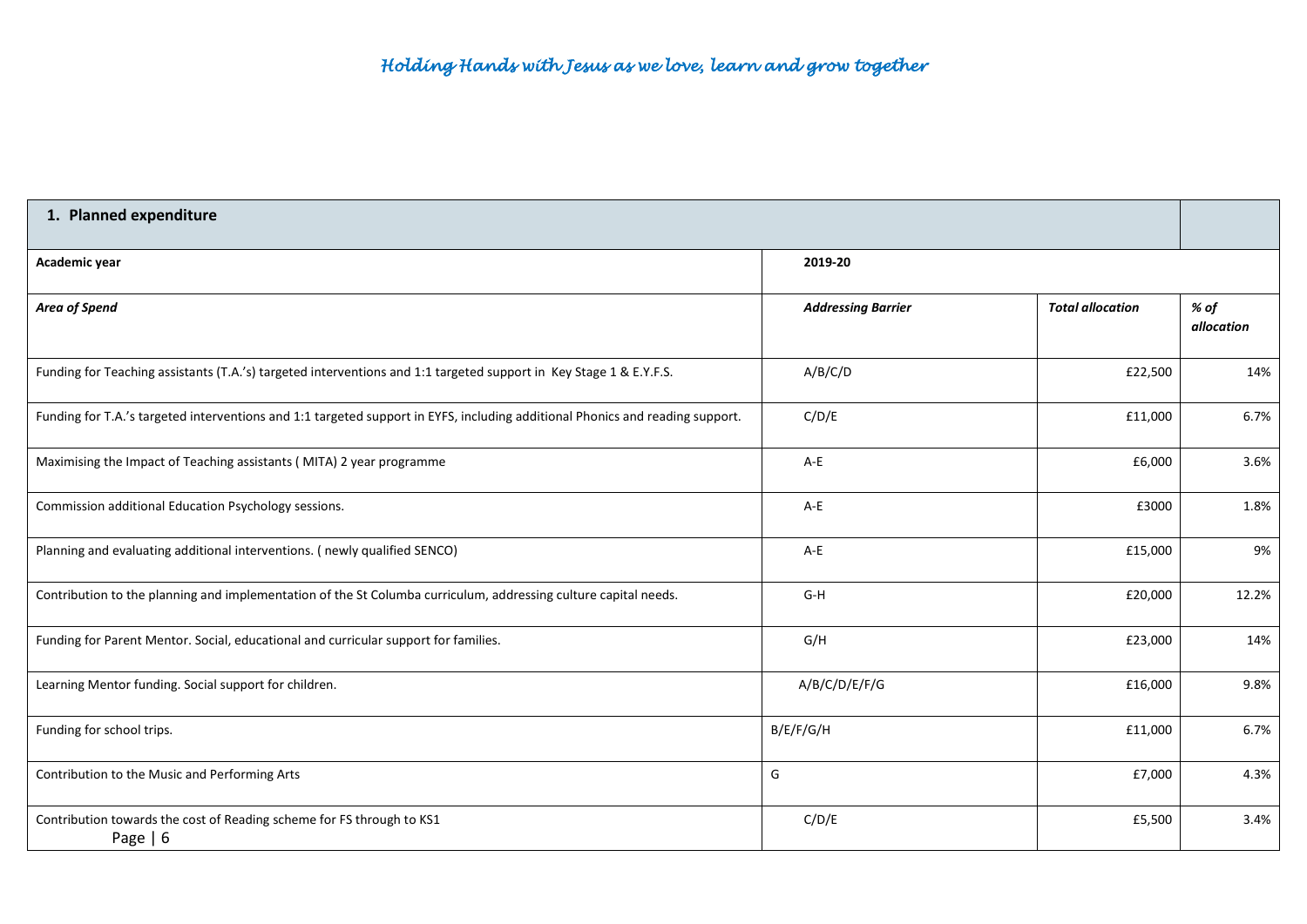| Whole school staff training on the teaching of Phonics, vocabulary and early reading | A/B/C/D/E | £3,000  | 1.8%    |
|--------------------------------------------------------------------------------------|-----------|---------|---------|
| Contribution to whole school reading spine                                           | A/B/C/D/E | £3,000  | 1.8%    |
| Attendance initiatives                                                               |           | £3,000  | 1.8%    |
| <b>Breakfast Club</b>                                                                | A-F       | £10,000 | 6%      |
| Contribution to school uniform and shoes.                                            | A-F       | £1,000  | $0.6\%$ |
| Contribution towards outdoor provision of the Foundation Stage                       | E         | £3,000  | 1.8%    |
|                                                                                      |           |         |         |

**After considering evidence from The Education Endowment Foundation (EEF) the DfE's Supporting the Attainment of Disadvantaged Pupils, Ofsted's The Pupil Premium: an Update and effective practice from local schools, expenditure has been planned to address the following:**

#### **a) Quality of Teaching for All**

| <b>Desired Outcome</b> | Chosen                 | <b>Evidence and</b>    | How we will ensure    | <b>Staff lead</b> | When will                 |
|------------------------|------------------------|------------------------|-----------------------|-------------------|---------------------------|
|                        | <b>Action/Approach</b> | <b>Rationale</b>       | this is implemented   |                   | implementation be         |
|                        |                        |                        | well                  |                   | reviewed                  |
|                        | Whole school review    | Reading is the key     | Time given to Eng     | <b>C</b> Lewis    | Termly via reports to     |
|                        | of reading resources,  | school priority. Learn | Lead to review        |                   | <b>SLT and Governors.</b> |
|                        | in order to ensure     | to read, Read to       | reading.              |                   | Termly via pupil          |
|                        | that the number of     | learn.                 | Book band all books,  |                   | views.                    |
|                        | pupils achieving the   |                        | as per DFE guidance.  |                   | At termly progress        |
|                        | expected standing in   |                        | <b>Launch Reading</b> |                   | meetings.                 |
|                        | reading increases      |                        | Rainbow.              |                   | £5500                     |
|                        | and the gap in         |                        |                       |                   |                           |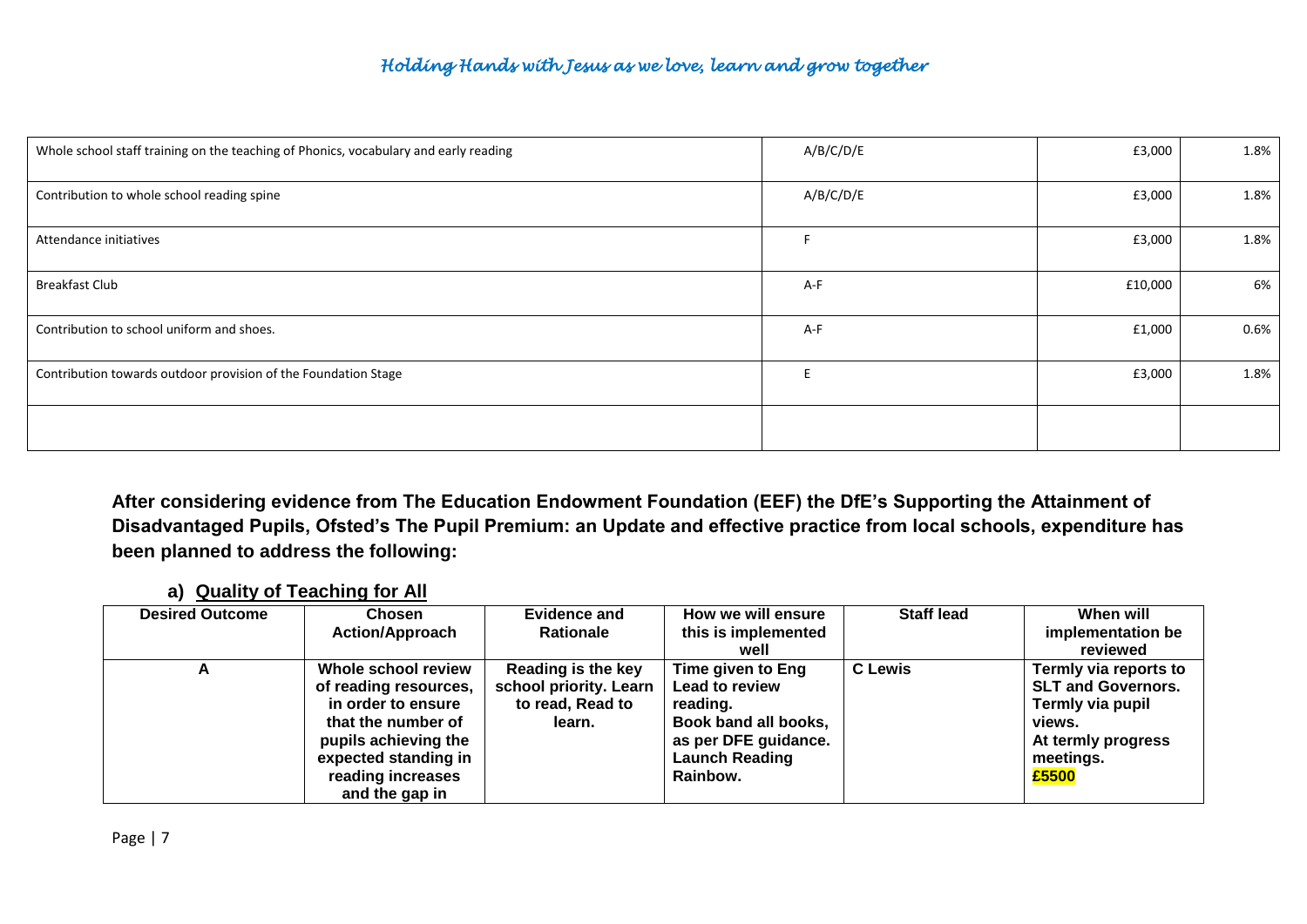|                            | disadvantaged<br>begins to close.                                                                           |                                                                                                         |                                                                                                                                          |                                                            |                                                                                                                                                    |
|----------------------------|-------------------------------------------------------------------------------------------------------------|---------------------------------------------------------------------------------------------------------|------------------------------------------------------------------------------------------------------------------------------------------|------------------------------------------------------------|----------------------------------------------------------------------------------------------------------------------------------------------------|
| A to E                     | Whole school review<br>of Phonic, in order to<br>ensure a positive<br>trajectory in phonics<br>outcomes.    | Phonics is key to the<br>success of early<br>reading.                                                   | <b>Phonics lead to</b><br>ensure consistency<br>of approach.<br>Develop a tight<br>structured approach<br>to the teaching of<br>phonics. | <b>C</b> Lewis                                             | <b>Regular assessments</b><br>and review of phonic<br>data.<br><b>Termly progress</b><br>meetings.<br><b>Report to Governors.</b><br>£22,500       |
| A to E                     | <b>Additional TA</b><br>interventions to<br>support the whole<br>school approach to<br>teaching of phonics. | Need to focus on<br>Early reading and<br>ensure that all TA<br>staff are fully trained<br>and utilised. | <b>Full training package</b><br>for all TAs on<br>phonics and early<br>reading.<br>Utilise as many<br>additional adults as<br>possible.  | <b>C</b> lewis                                             | At termly pupil<br>progress meetings,<br>termly governors'<br>meetings and<br><b>Performance</b><br><b>Management review</b><br>meetings<br>£14500 |
| A to E                     | Review approach of<br><b>Teaching Assistants</b>                                                            | <b>MITA</b>                                                                                             | <b>Dedicated MITA lead (</b><br>Katie Smith.<br>Lesson visits with a<br>focus on additional<br>adults.                                   | M Evans (HT)<br>K.Smith (Lead from<br><b>MITA project)</b> | <b>Termly meetings with</b><br>designated lead.<br><b>Regular TA meetings.</b><br>TA appraisals.<br>Lesson visits.<br>£11,000                      |
| <b>Total budgeted cost</b> |                                                                                                             |                                                                                                         |                                                                                                                                          |                                                            | £48,000                                                                                                                                            |

# **b) Targeted Support**

| <b>Desired Outcome</b> | Chosen<br><b>Action/Approach</b>                                 | <b>Evidence and Rationale</b> | How we will ensure<br>this is implemented<br>well                                                                 | <b>Staff lead</b> | When will<br>implementation be<br>reviewed                                                                      |
|------------------------|------------------------------------------------------------------|-------------------------------|-------------------------------------------------------------------------------------------------------------------|-------------------|-----------------------------------------------------------------------------------------------------------------|
| A to F                 | <b>Maximising the</b><br><b>Impact of Teaching</b><br>assistants | MITA 2 year project.          | Whole school review of<br>the role of teaching<br>assistants.<br><b>Skills audit of TAS.</b><br>Review of policy. | <b>M</b> Evans    | During half termly HT Walk<br>Arounds.<br>Termly lesson visits.<br>Subject leader/external<br>visitor feedback. |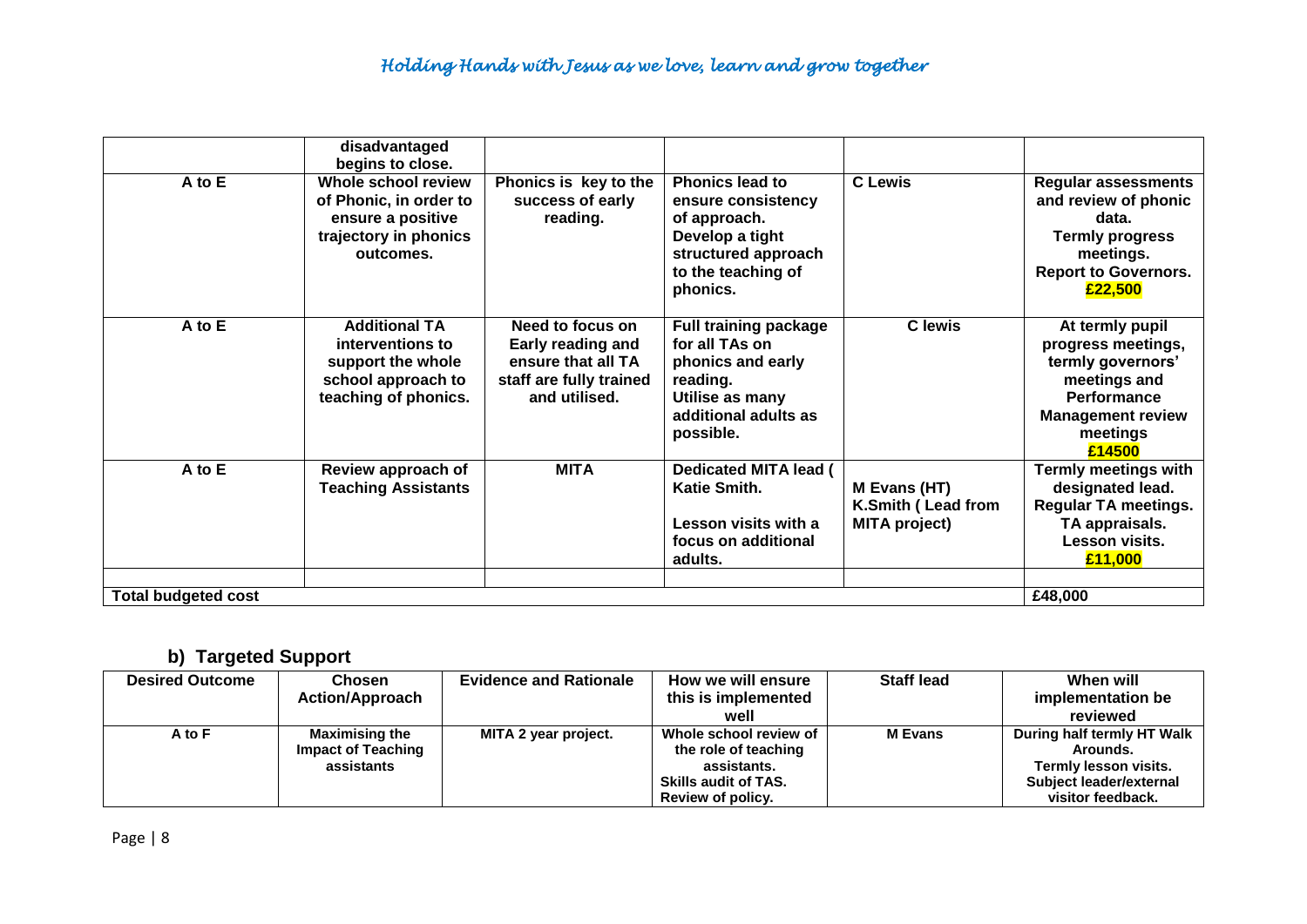|                            |                                    |                                                                                                                                               | <b>Additional training on</b>                                                                                                                                                                                                                                      |                                                                                               | <b>TA feedback</b>                                                                                                                        |
|----------------------------|------------------------------------|-----------------------------------------------------------------------------------------------------------------------------------------------|--------------------------------------------------------------------------------------------------------------------------------------------------------------------------------------------------------------------------------------------------------------------|-----------------------------------------------------------------------------------------------|-------------------------------------------------------------------------------------------------------------------------------------------|
|                            |                                    |                                                                                                                                               | promoting<br>independence.                                                                                                                                                                                                                                         |                                                                                               | £11,000                                                                                                                                   |
| A to F                     | <b>Review of</b><br>interventions. | <b>SENS register and targeted</b><br>support register to be fluid,<br>impact to be monitored<br>regularly and reviewed if<br>necessary.       | Whole school review of<br>interventions.                                                                                                                                                                                                                           | <b>R</b> Hitchen                                                                              | <b>SEN report to Govs.</b><br><b>Review of IEPS</b><br>£15,000                                                                            |
| G                          | <b>Learning Mentor</b>             | Improved well-being and<br>mental health, attendance,<br>punctuality and achievement<br>$(ST+6)$<br><b>Behaviour intervention</b><br>$(ST+4)$ | Review the role of the<br><b>Learning Mentor.</b><br><b>Target specific groups</b><br>ie loss, bereavement,<br>anger issues etc.<br>Undertake preventative<br>rather than reactive<br>work in the form of<br>seedlings.                                            | <b>Learning Mentor</b><br><b>Richard Murphy</b><br><b>HTM Evans</b><br><b>SENCO R Hitchen</b> | At termly attendance<br>meetings and governors'<br>meetings<br>Learning mentor to report<br>to head teacher and<br><b>SENCO</b><br>£16000 |
| A to G                     | <b>Parent Mentor</b>               | <b>Parental Involvement (ST+3)</b>                                                                                                            | PM to target specific<br>families to support with<br>attendance, behaviour<br>and any issues which<br>may impact learning.<br><b>Regular parent</b><br>workshops to support<br>in approach to reading,<br>phonics and issues<br>with social media<br>particularly. | <b>M</b> Evans                                                                                | <b>Termly Governor meeting</b><br>Termly reports to<br><b>HT/SENCO</b><br>£23000                                                          |
| A to G                     |                                    |                                                                                                                                               |                                                                                                                                                                                                                                                                    |                                                                                               |                                                                                                                                           |
| <b>Total budgeted cost</b> | £65,000                            |                                                                                                                                               |                                                                                                                                                                                                                                                                    |                                                                                               |                                                                                                                                           |

## **c) Other approaches**

| <b>Desired Outcome</b> | <b>Chosen</b><br><b>Action/Approach</b> | Evidence and<br>Rationale | How we will ensure<br>this is implemented<br>well | <b>Staff lead</b> | When will<br>implementation be<br>reviewed |
|------------------------|-----------------------------------------|---------------------------|---------------------------------------------------|-------------------|--------------------------------------------|
|                        |                                         |                           |                                                   |                   |                                            |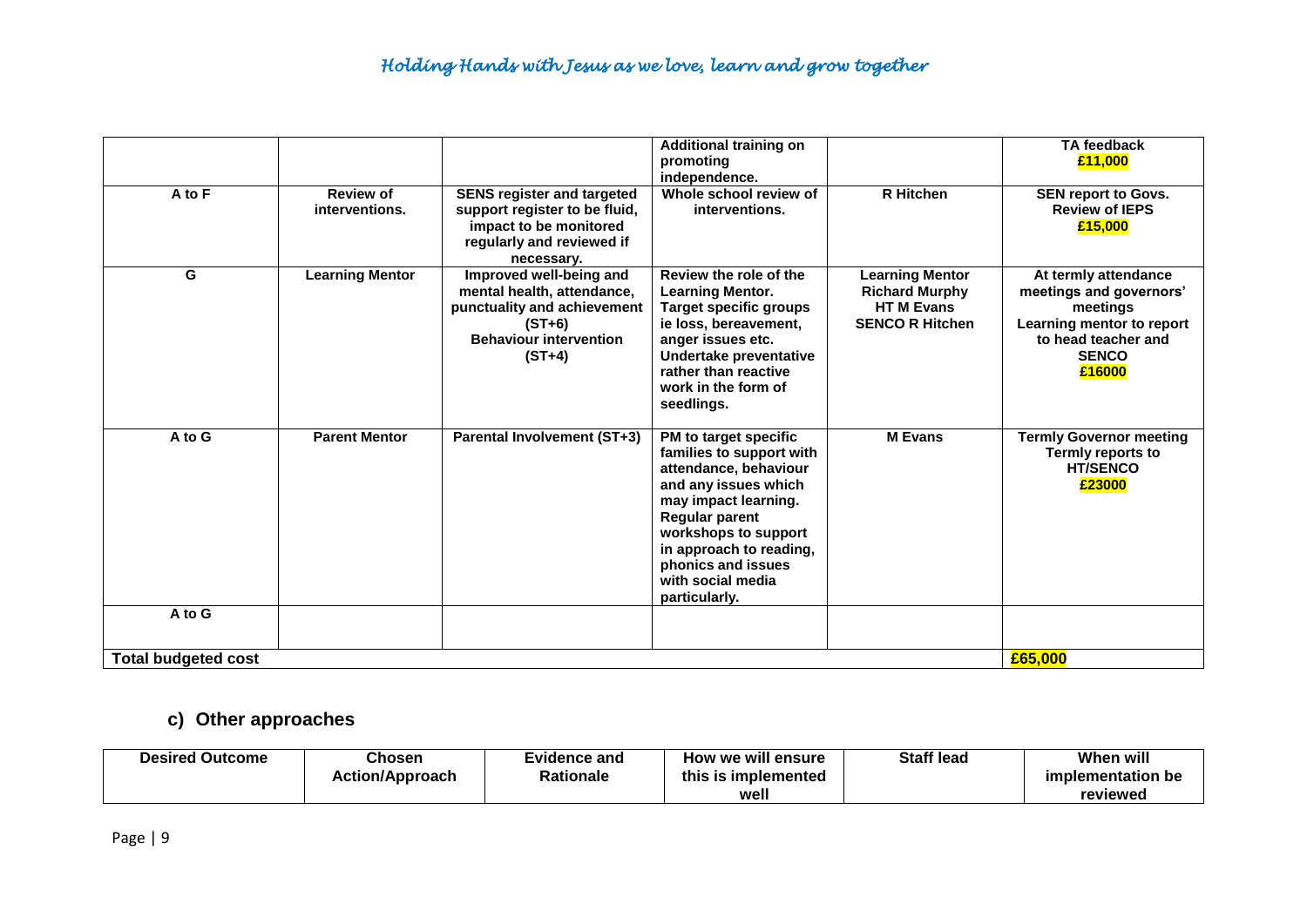| A to E                     | <b>Educational and</b><br>residential Visits in<br>order to address<br>limited life<br>experiences and<br>cultural capital. | <b>Cultural capital must</b><br>be addressed in order<br>to close gaps on<br>learning experiences. | Each class to be<br>allocated an amount<br>for visits and visitors.<br>Year 6 residential to<br>encourage best<br>outcomes for pupils<br>and also provide life<br>experiences. | <b>M</b> Evans | <b>Review number of</b><br>visits and visitors<br>each term.<br><b>Pupil feedback on</b><br>residential and the<br>benefit to them.<br>£11,000 |
|----------------------------|-----------------------------------------------------------------------------------------------------------------------------|----------------------------------------------------------------------------------------------------|--------------------------------------------------------------------------------------------------------------------------------------------------------------------------------|----------------|------------------------------------------------------------------------------------------------------------------------------------------------|
| A to E                     | Cost of staff to run<br><b>Breakfast Club</b>                                                                               | <b>Ensure pupils start</b><br>the day well for better<br>learning outcomes.                        | <b>Target specific PP</b><br>pupils that will<br>benefit.<br><b>Identify poor</b><br>attenders and offer<br>the service.                                                       | R Murphy       | <b>Review number of PP</b><br>pupils accessing BC<br>each term.<br>£10,000                                                                     |
| A to E                     |                                                                                                                             |                                                                                                    |                                                                                                                                                                                |                |                                                                                                                                                |
| <b>Total budgeted cost</b> |                                                                                                                             |                                                                                                    |                                                                                                                                                                                |                | £28,000                                                                                                                                        |

## **Review of Expenditure from Previous Academic Year 2018-2019**

| <b>Barrier</b>                                                                                | <b>Impact</b>                                                   | Lessons learned                                 |
|-----------------------------------------------------------------------------------------------|-----------------------------------------------------------------|-------------------------------------------------|
| <b>KS2 writing:</b><br>Attainment in writing is well below school<br>other and national other | Attainment in expected Writing<br>increased by 2% (4 children). | A structured whole school<br>approach is vital. |